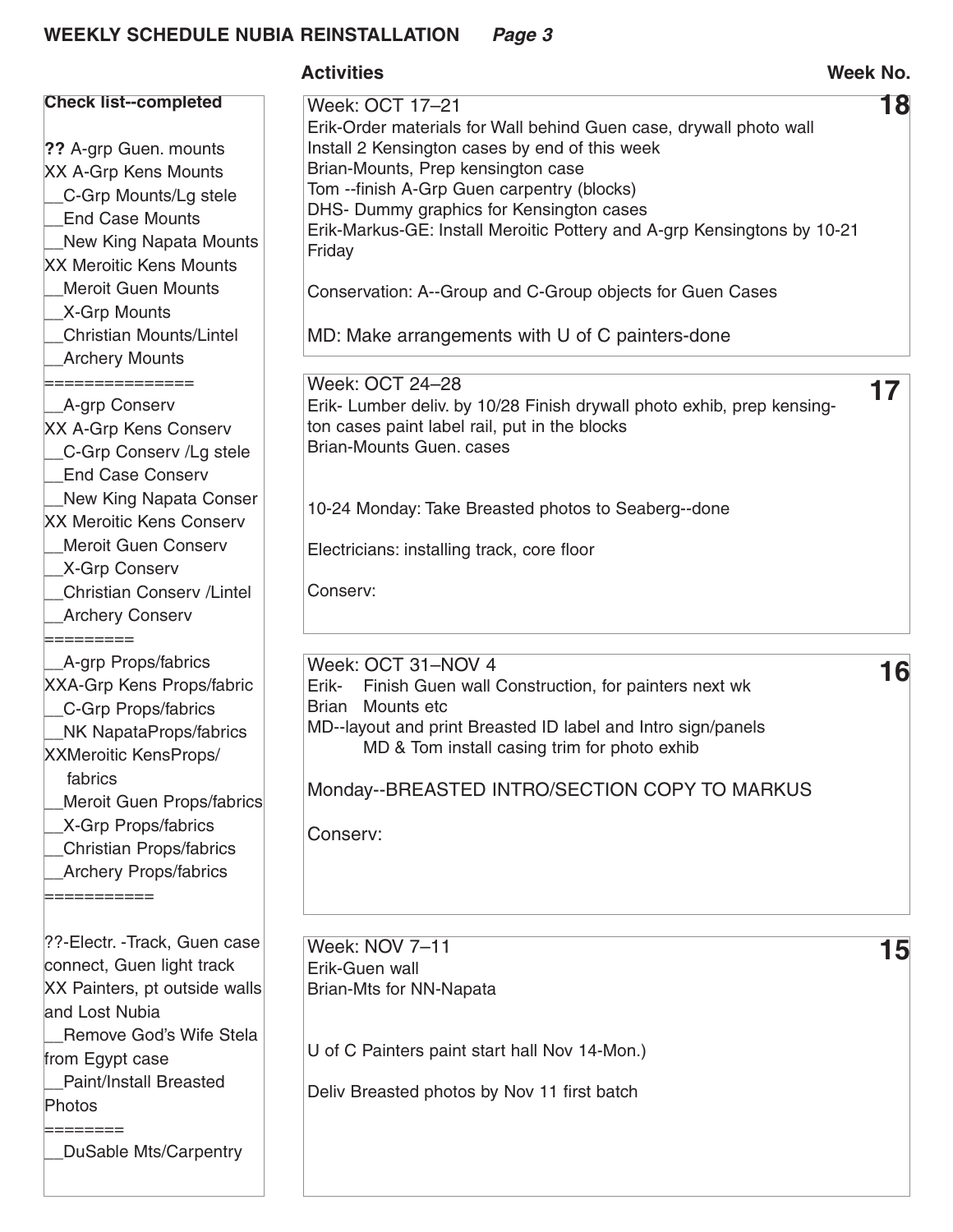|                                                                                                                                                                                                                                                                                  | <b>Activities</b>                                                                                                                                                                                                                                                                                                                                                                                                      | <b>Week No.</b> |
|----------------------------------------------------------------------------------------------------------------------------------------------------------------------------------------------------------------------------------------------------------------------------------|------------------------------------------------------------------------------------------------------------------------------------------------------------------------------------------------------------------------------------------------------------------------------------------------------------------------------------------------------------------------------------------------------------------------|-----------------|
| <b>Check list--completed</b><br>?? A-grp Guen. mounts<br><b>XX A-Grp Kens Mounts</b><br>C-Grp Mounts/Lg stele<br><b>End Case Mounts</b><br><b>New King Napata Mounts</b><br><b>XX Meroitic Kens Mounts</b><br><b>Meroit Guen Mounts</b><br><b>X-Grp Mounts</b>                   | Week: NOV 14-18<br>Erik--<br><b>Brian</b><br>MD-Prelim design for East Gallery learning Kiosk by end of week (but Nubia<br>reinstall. has priority)<br>Order light track and remote transformers (?) for Guen Cases<br>Mon MD draft Layout of Breasted Intro, send to serv bur Nov 18<br>Laura D. + Debra select objects for DuSable display by 11/18, deliver sm kens-<br>ington, and set up display with Erik or Tom | 14              |
| <b>Christian Mounts/Lintel</b><br><b>Archery Mounts</b><br>==============<br><b>A-grp Conserv</b><br><b>XX A-Grp Kens Conserv</b><br>C-Grp Conserv /Lg stele<br><b>End Case Conserv</b>                                                                                          | Week: NOV. 21-25<br>Erik and Brian--Build Mockup Case for objects--done<br><b>Erik and Brian--mounts</b><br><b>Thanksgiving Thurs and Friday</b>                                                                                                                                                                                                                                                                       | 13              |
| New King Napata Conser<br><b>XX Meroitic Kens Conserv</b><br><b>Meroit Guen Conserv</b><br>X-Grp Conserv<br><b>Christian Conserv /Lintel</b><br><b>Archery Conserv</b><br>=========                                                                                              | DHS- Nov 22 Wed. Batch 1 from PandR group -- Graphics for A-Grp and C-<br>grp                                                                                                                                                                                                                                                                                                                                          |                 |
| A-grp Props/fabrics<br><b>XXA-Grp Kens Props/fabric</b><br>C-Grp Props/fabrics<br>NK NapataProps/fabrics<br><b>XXMeroitic KensProps/</b><br>fabrics<br>Meroit Guen Props/fabrics<br><b>X-Grp Props/fabrics</b><br><b>Christian Props/fabrics</b><br><b>Archery Props/fabrics</b> | Week: NOV. 28-DEC 2<br>Wed-Thurs MD and Tom install Breasted photos,<br>MD-Finish layout of X-Group-Christ Guen case. Discuss with Steve H. and<br>Bruce W. Also finish layout of "Representation" end case for Steve H.<br>Finish Mockup of A-Group by Fri<br>Tom-- finish boxes for A-Group by Friday<br>Brian work on larger mounts<br>Fri--deliv last batch photos to framers                                      | 12              |
| ??-Electr. -Track, Guen case<br>connect, Guen light track<br>XX Painters, pt outside walls<br>and Lost Nubia<br>Remove God's Wife Stela<br>from Egypt case<br>Paint/Install Breasted<br>Photos<br>========<br>DuSable Mts/Carpentry                                              | Week: DEC 5-9<br>Electrian returns--install track--finish this week<br>DHS-Batch2 from PandR group --Graphics for end case, Napata NK, Mero.<br>Kensing., and Mero.-x-grp-christ Guencase<br>Brian--Start mounts on X-Group--Christian Guen<br>Tom-- finish boxes forC-Group by Wed<br>Erik--Finish Mockup of C-Group by Fri<br>Markus--Layout and send to P+R Lost Nubia Intro panel<br>Erik--Drywall Intro wall      | 11              |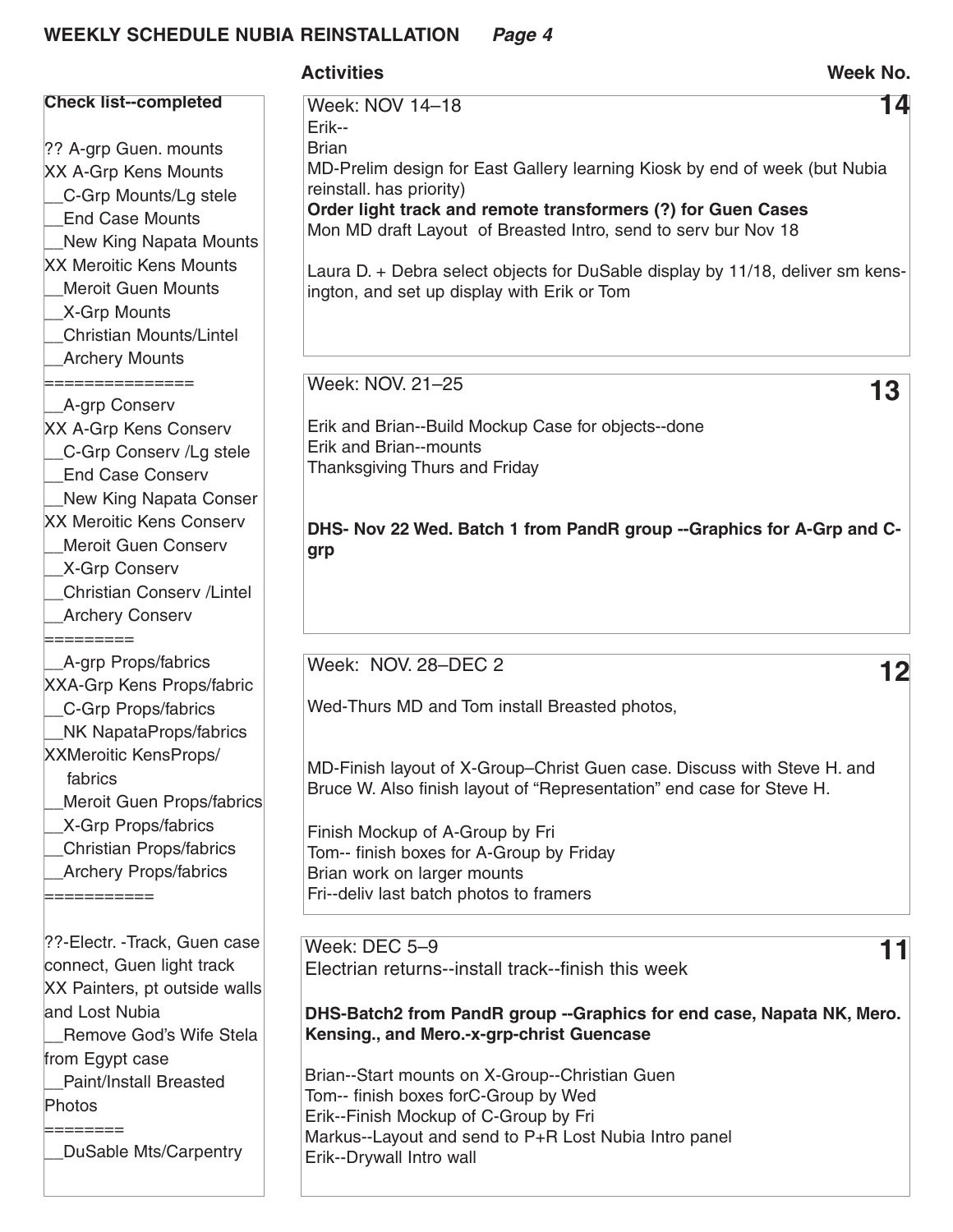|                                                                                                                                                                                                                                                                                                                      | <b>Activities</b>                                                                                                                                                                                                                                                                          | <b>Week No.</b> |
|----------------------------------------------------------------------------------------------------------------------------------------------------------------------------------------------------------------------------------------------------------------------------------------------------------------------|--------------------------------------------------------------------------------------------------------------------------------------------------------------------------------------------------------------------------------------------------------------------------------------------|-----------------|
| <b>Check list--completed</b>                                                                                                                                                                                                                                                                                         | <b>Week: DEC 12-16</b>                                                                                                                                                                                                                                                                     | 10              |
| ?? A-grp Guen. mounts<br>XX A-Grp Kens Mounts<br>C-Grp Mounts/Lg stele<br><b>End Case Mounts</b><br>New King Napata Mounts<br><b>XX Meroitic Kens Mounts</b>                                                                                                                                                         | Finish Mockup of NK-Napata-Group by Fri<br>Finish Mockup of "Representation" case on end of Guen<br>Brian--Start mounts on X-Group--Christian Guen<br>Tom-- finish boxes for A-Group by Friday                                                                                             |                 |
| <b>Meroit Guen Mounts</b><br>_X-Grp Mounts<br><b>Christian Mounts/Lintel</b><br><b>Archery Mounts</b>                                                                                                                                                                                                                | Order Materials for East Gallery video kiosk, if possile. Nubia has priority                                                                                                                                                                                                               |                 |
| ===============<br>_A-grp Conserv<br><b>XX A-Grp Kens Conserv</b><br>C-Grp Conserv /Lg stele<br><b>End Case Conserv</b><br>New King Napata Conser<br><b>XX Meroitic Kens Conserv</b><br>Meroit Guen Conserv<br><b>X-Grp Conserv</b><br><b>Christian Conserv / Lintel</b><br><b>Archery Conserv</b>                   | Week: DEC 19-23<br>Finish Mockup of X-Group--Christian by Fri<br><b>TOM AND MARKUS instal Lost Nubia</b>                                                                                                                                                                                   | 9               |
| =========<br>_A-grp Props/fabrics<br><b>XXA-Grp Kens Props/fabric</b><br>C-Grp Props/fabrics<br>NK NapataProps/fabrics<br><b>XXMeroitic KensProps/</b><br>fabrics<br><b>Meroit Guen Props/fabrics</b><br><b>X-Grp Props/fabrics</b><br><b>Christian Props/fabrics</b><br><b>Archery Props/fabrics</b><br>=========== | Week: DEC 26-30<br>Finish Mockup of Archery Case by Fri<br>Finish East Gallery Touch screen learning kiosk (but Nubia reinstall. has priori-<br>ty)<br>GOAL for Dec: 1--Make all boxes required for the cases and Mock up<br>all Guen cases. No fabric wrapping yet. 2--Install Lost Nubia | 8               |
| ??-Electr. -Track, Guen case<br>connect, Guen light track<br>XX Painters, pt outside walls<br>and Lost Nubia<br>Remove God's Wife Stela<br>from Egypt case<br>Paint/Install Breasted<br>Photos<br><b>DuSable Mts/Carpentry</b>                                                                                       | Week: JAN 2-6                                                                                                                                                                                                                                                                              |                 |